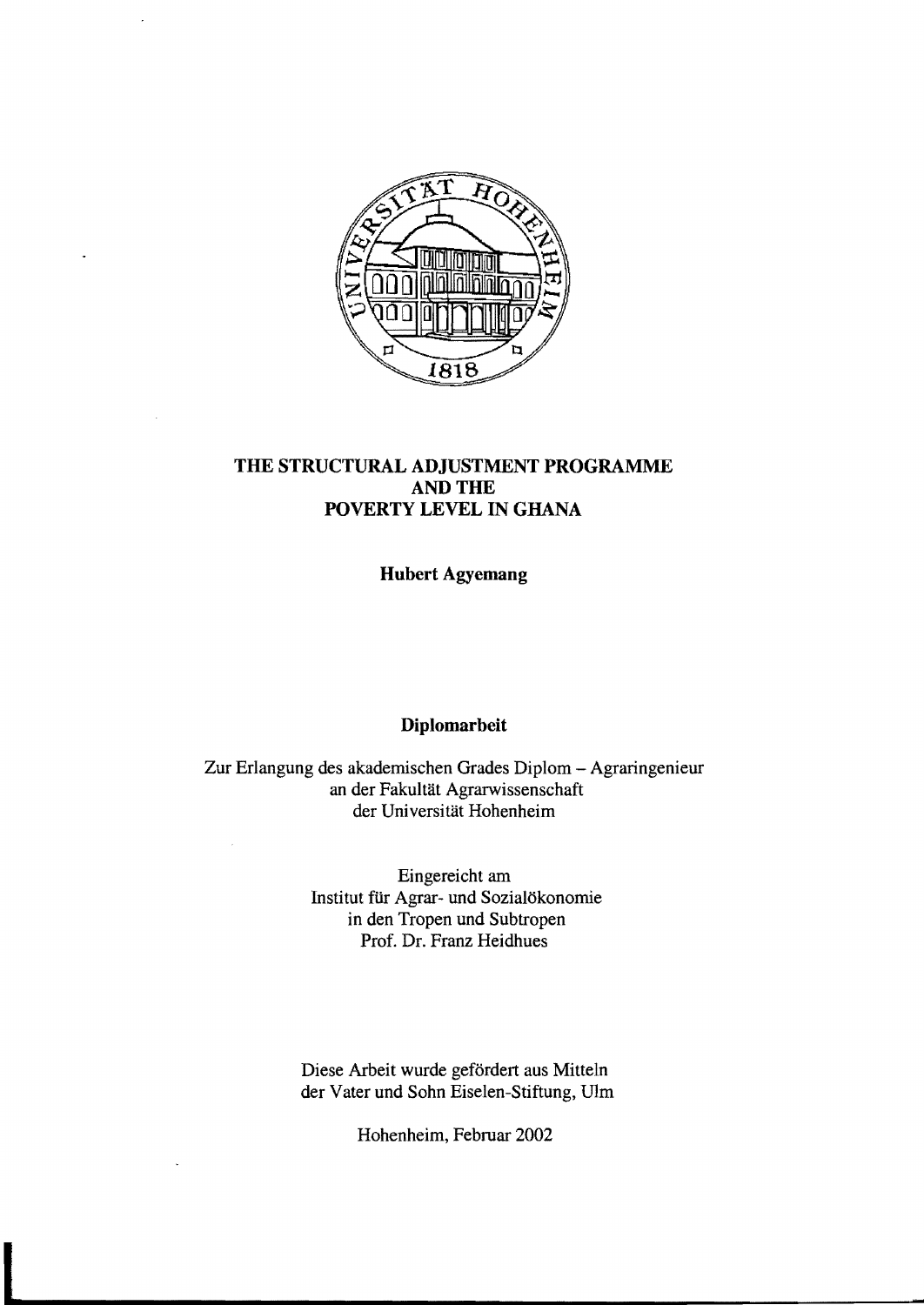## 6. Summary **95**

## Summary

Ghana gained independence from Great Britain on sixth march 1957, with the hopes of achieving rapid socio-economic development. Indeed, in the first two decades following the independence, Ghana's economy experienced rapid growth. However, because of unsustainable economic policies and over-dependence on one crop (cocoa) for most of the foreign earnings, the economy of Ghana had turned in downward spiral by the mid-1970. Between 1975 and 1983, the national economy declined on the average by about 10% per year (NDPC1997) This spiral decline, coupled with crop failure resulting from a severe drought and the repatriation of over one million Ghanaian from Nigeria in 1983 force the government (then PNDC under Rawlings to take serious look at the economic situation of the country,

The Government of Ghana therefore initiated an Economic Recovery Programme (ERP). The framework of the ERP was determined jointly with the Bretton Woods Institutions, namely the International Monetary Fund and the World Bank. The policies under the ERP were designed to free the economy from state controls and market distortions, promote a liberalised private-sector-Ied trade and investment regime, pursue an export-Ied economic growth strategy and restructure the public sector of the economy in order to improve growth prospects.

In the first ten years of the ERP, an economic progress in the country was remarkable, with almost a11 macroeconomic indicators showing growth or response in the appropriate directions. The GDP increased by an average of about  $5\%$  per annum between 1983 and1992, the rate of inflation was reduced from 123% in 1983 to 10% in 1992, and most of the price distortions in the economy were removed. However, the stable and congenial macroeconomic environment of the 1983-1992 period could not sustained, thus leading to a general downward in the improvement in the performance of the Ghanaian economy since 1983.

In 1995, Ghana presented a 25years development framework document, the vision 2020. The vision in Ghana's vision 2020 was that, the country will attained the status and standard of living of an upper middle-income country, with Gross National Product (GNP) per capita of about 1O,400,000cedis or just above US\$4,000 by year 2020.

The first step of the vision 2020 was implemented between 1996 and 2000. At the end of the first step, the actual key macroeconomic indicators deviated significantly from the targeted, large fiscal deficit, higher growth of money supply, increasing external debt, etc. With these unfavourable indicators, the Government of Ghana has indicated to apply for the Enhanced HIPC-Initiative Assistance, in order to reduce the debt burden and used the sources available from the HIPC Assistance for the development purposes.

Between 1988 and 1998, the trend in the social indicator had been favourable in Ghana but unfavourable compared with other developing countries. Since 1988, there has been a continuous analysis of the household data - the Ghana Living Standards Survey (GLSS). After the fourth round of the GLSS, it indicates that, poverty trend has been improved in Ghana, population defined as poor has fell after an increased in 1989 during the second round of GLSS. The reduction in poverty incidence in the latest GLSS shows